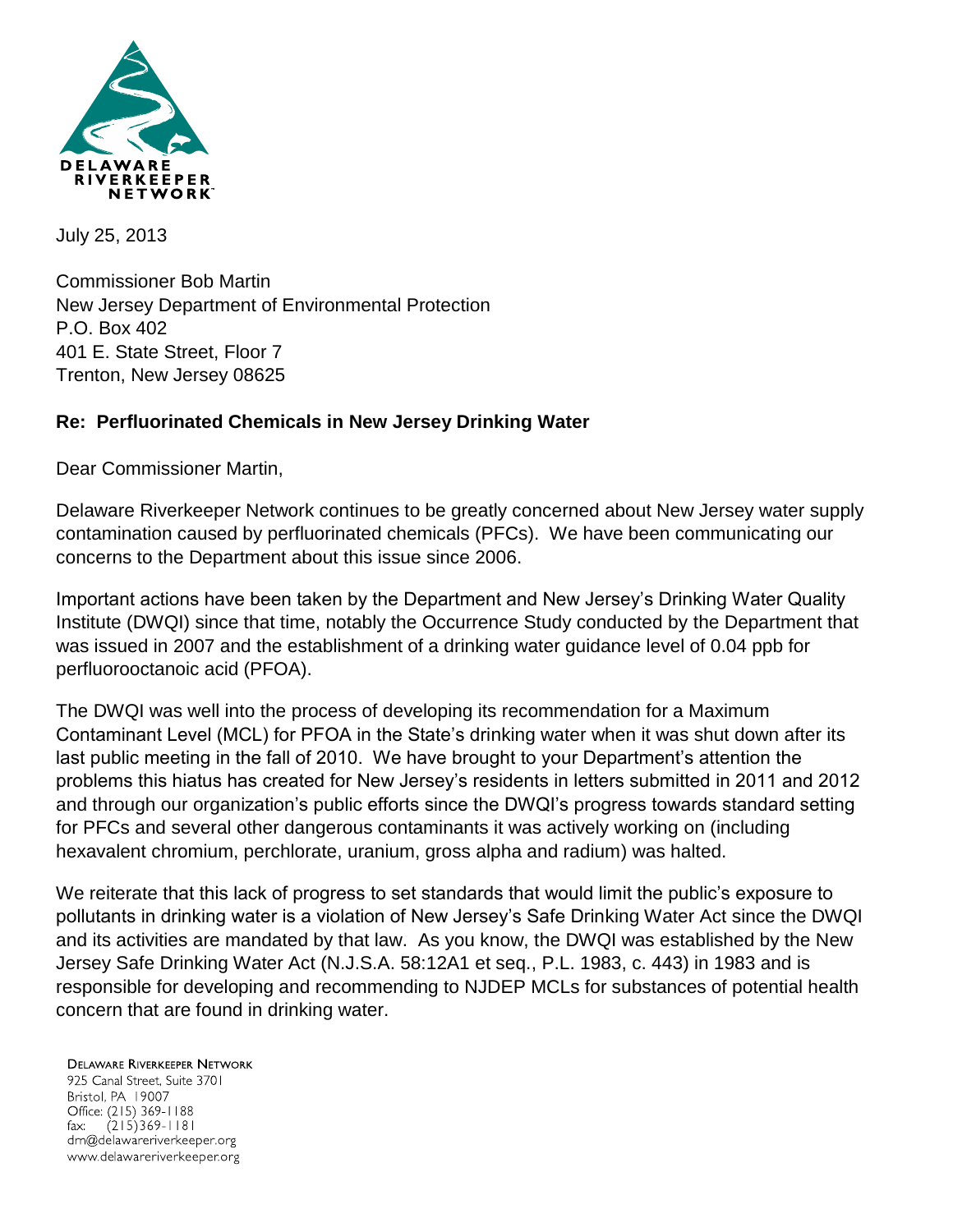DRN has requested through the Open Public Records Act a copy of the Occurrence Study that examines the second round of drinking water sampling for PFCs that the Department conducted in 2009. One of our OPRA requests was filed in May 2011 and in response we were informed that the report regarding the 2009 "…PFOA Occurrence Study of 30 different sampling locations collected from 29 different public community and noncommunity water systems" was underway and was expected soon after the completion of sampling. The report has never been issued, and as recently as April 2013, the Department declined DRN's request for the report due to the "deliberative" nature of the document. We are very concerned that this report and the final actions that would follow, particularly the adoption of an MCL for various PFCs, are being held back by the Department. As a result, the public and our environment is being exposed to dangerous levels of chemicals that need regulation and residents are being kept in the dark about it.

DRN has received information from the Department between July 16 and 18, 2013 in response to a recent OPRA request, including data on 10 PFCs in 33 samples taken by the Department from 32 water supplies throughout New Jersey. PFOA levels in two water supplies, Brick Township MUA (100 ng/L) and Bondie & Sons (57 ng/L) were above the New Jersey guidance level of 0.04 ppb (40 ng/L). In reviewing this data, we note several other new concerns. First, since a large suite of PFCs were included in the 2009 testing, there are some obvious red flags in the results. Some water supplies had very high levels of PFCs for which no New Jersey drinking water data was available previously, and very high levels were found in the Delaware River Watershed.

The highest groundwater levels of total PFCs were found in the water supplies for Paulsboro in Gloucester County and Bondie & Sons in Salem County, both in the lower part of the Delaware River. Paulsboro is about 2 miles from the Solvay Solexis plant [\(www.solvaysolexis.com\)](http://www.solvaysolexis.com/) in West Deptford, and Bondie & Sons is approximately 6 miles from the DuPont Chambers Works facility (*www.nj.gov/dep/swap/reports/swar\_1706305.pdf*). Other notably high total groundwater levels were found in Ridgewood, Camden City Water Department, Southeast Morris County MUA, West Milford MUA - Birch Hill and NJ American Elizabethtown-Netherwood Wellfield (all with totals of 69 ng/L or higher).

Very high levels of PFCs were also found in the surface water supplies at Doughty Pond and Kuehnle Pond, reservoirs that provide Atlantic City with drinking water. Brick Township MUA surface water showed a high PFOA level along with detection of three additional PFCs. The highest total of all PFCs in the State was Atlantic City's Kuehnle Pond with a total of 174 ng/L. Bondie & Sons was the second highest overall, and Atlantic City's Doughty Pond and Paulsboro followed close behind.

The highest level of perfluorononanoic acid (PFNA) was found at Paulsboro on the Delaware River, near the Solvay Solexis plant [\(www.solvaysolexis.com\)](http://www.solvaysolexis.com/) at 96 ng/L. Fluorocarbons and fluoropolymers are made at this plant [\(http://www.epa.gov/region02/waste/fsausimo.htm\)](http://www.epa.gov/region02/waste/fsausimo.htm). DRN and a Coalition of partner groups brought PFOA sampling results taken from the drinking water system serving Thorofare and West Deptford near the Solvay Solexis plant to the attention of the Department in May 2007. In the Department's subsequent sampling of Paulsboro nearby, the PFNA levels are startling, considering the known toxicity of PFNA.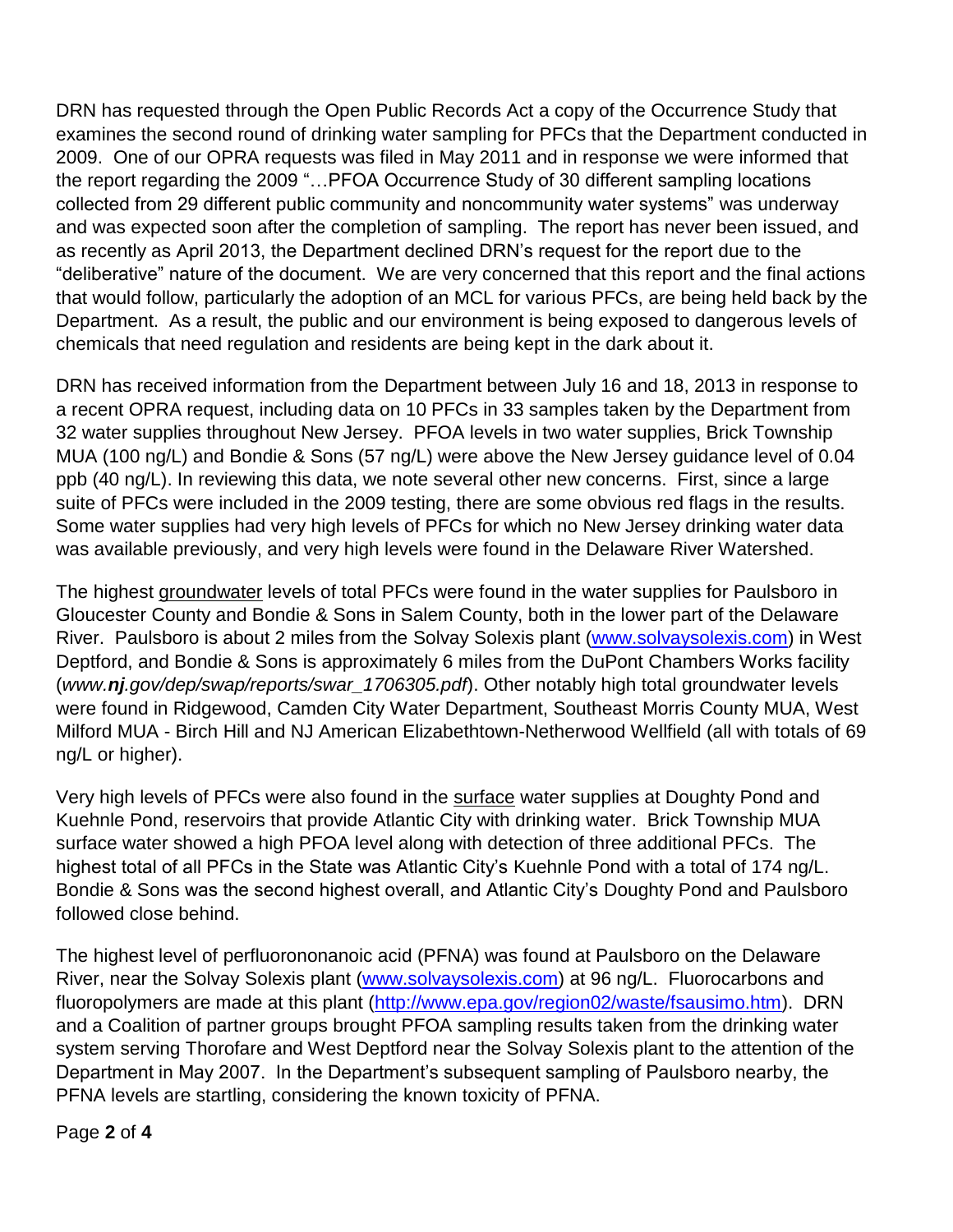Water sampling performed by the Delaware River Basin Commission (DRBC) from 2007 to 2009 found several PFCs in the Delaware River between River Miles 50 and 131 in the lower portion of the river. The highest levels by far were for PFNA; the highest locations were between River Mile 50 and 88. PFNA was elevated starting at River Mile 88/90 and was extremely high at River Mile 80. In fact, PFNA showed the highest concentrations of any PFC sampled for. PFOA and PFHxA were the other PFCs present at the highest levels, and New Jersey's PFOA drinking water guidance level was exceeded at River Mile 60 and 58. Fish flesh analysis found PFCs between River Mile 58 and 128 with the highest concentrations at River Mile 80 and 91 for PFNA and PFUnA. These results raise grave concerns about the potential for harmful impacts to Delaware River water quality, public health, and fish life.

([http://www.state.nj.us/drbc/library/documents/contaminants-of-emerging-concernJuly2012.pdf\)](http://www.state.nj.us/drbc/library/documents/contaminants-of-emerging-concernJuly2012.pdf)

The Department provided DRN through OPRA with copies of letters that were sent to water suppliers in 2010 with lab results of the PFC sampling conducted between 2009 and 2010. While some water suppliers such as New Jersey American have taken action to address PFC contamination (see [http://www.waterworld.com/topics/device/mobile/t/59381157/design-build](http://www.waterworld.com/topics/device/mobile/t/59381157/design-build-contract-awarded-for-ranney-station-water-treatment-plant.htm?m_n=true)[contract-awarded-for-ranney-station-water-treatment-plant.htm?m\\_n=true\)](http://www.waterworld.com/topics/device/mobile/t/59381157/design-build-contract-awarded-for-ranney-station-water-treatment-plant.htm?m_n=true), it is unknown if the water supplies included in the DEP Occurrence Study who were notified in 2010 took action to meet the guidance level for PFOA. As far as DRN is aware, there has been no public discussion of the presence of PFCs in local water supplies with customers as a result of these notifications.

DRN has several requests of the Department at this time. These requested actions are urgently needed to provide safe drinking water to New Jersey communities.

• The Department should conduct additional sampling of water supplies beyond those tested for the second (2009) PFC occurrence study. Due to the sampling results conducted for that study, it is apparent that contamination can move for some distance from PFC sources. DRBC data also shows that surface water can also be affected over long distances. For instance, there are many water supplies that can be affected in the Lower Delaware River region where very high levels of PFCs were found. We recommend that ground water sampling be conducted within a 10 mile radius of both Solexis Solvay in Thorofare/West Deptford and Dupont Chambers Works in Deepwater.

We also recommend that the Department conduct sampling for surface water supplies at locations that are downstream or within the reach of potential PFC sources such as water intakes in the tidal Delaware River and surface water that feeds the Brick Township MUA.

We also recommend that the source(s) of contamination for both ground and surface waters be identified so that the releases can be stopped. For instance, the Atlantic City reservoir contamination may be caused by firefighting foams in runoff from the Atlantic City Airport and that source must be accurately identified to put in action the measures needed to stop the release of PFCs. The source of groundwater contamination for Camden, Ridgewood, West Milford, the Netherwood Wellfield and other supplies that show PFCs need to be traced and addressed.